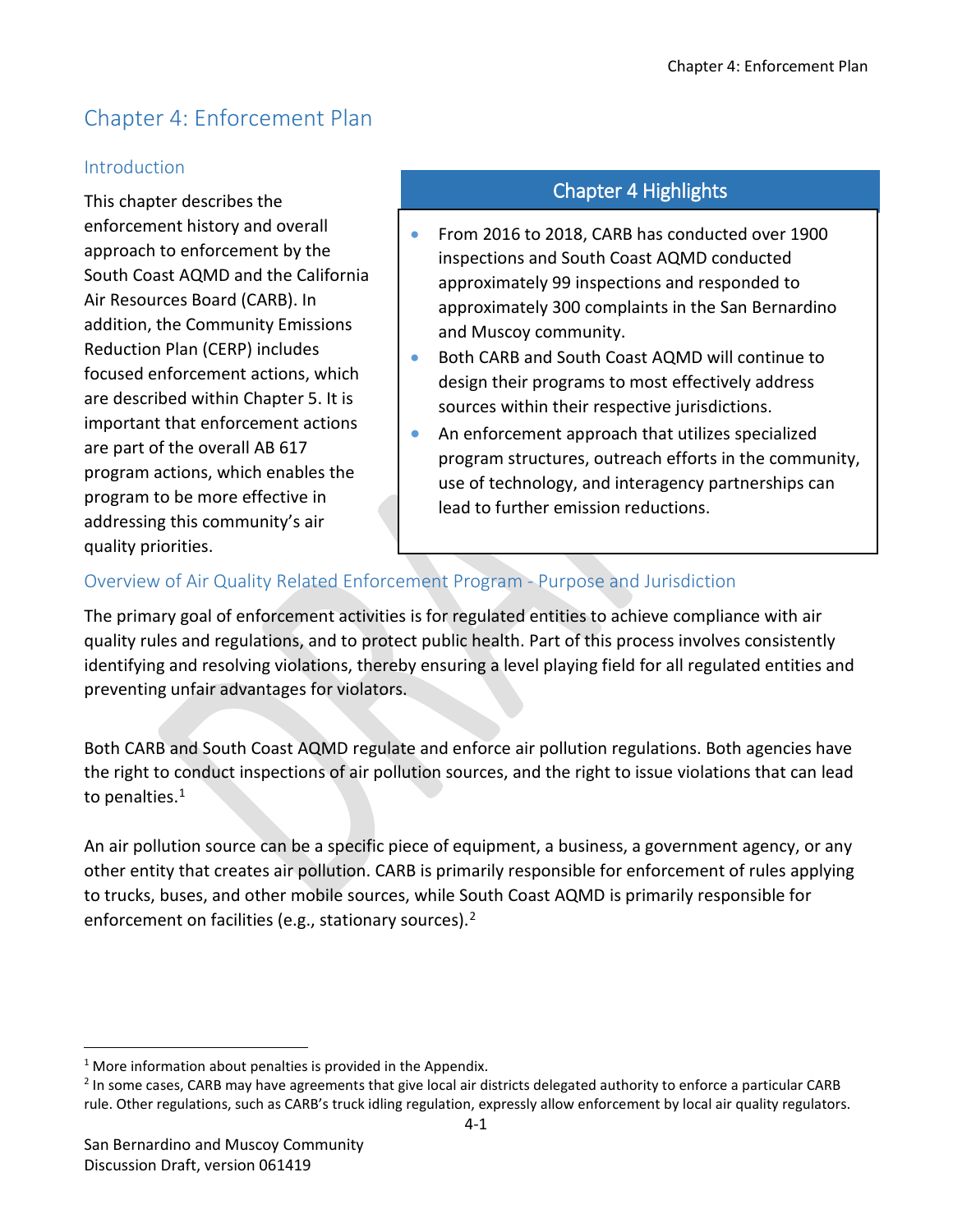| <b>Air Pollution Source Category</b> | <b>Examples</b>                                                                                | <b>Main Regulatory Agency</b> |
|--------------------------------------|------------------------------------------------------------------------------------------------|-------------------------------|
| <b>Mobile sources</b>                | Trucks, buses, ships, boats,<br>cargo handling equipment                                       | <b>CARB</b>                   |
| <b>Stationary sources</b>            | Refineries, power plants, oil and<br>gas facilities, manufacturing<br>plants; indirect sources | South Coast AQMD              |
| <b>Area-wide sources</b>             | Paint used on buildings, dust                                                                  | South Coast AQMD              |
| Sources of greenhouse gases          | Methane and volatile organic<br>compound emissions from<br>facilities                          | CARB and South Coast AQMD     |

Table 4-1. Overview of regulatory authority for South Coast AQMD and CARB

## Enforcement History

Over the years, both CARB and South Coast AQMD enforcement staff have had a significant presence in the community of San Bernardino and Muscoy (SBM). This section provides the most recent 3-year enforcement history for each agency in this community.

## South Coast AQMD Enforcement History in this Community

South Coast AQMD's enforcement presence includes many different compliance-related activities including, but not limited to, investigating complaints, responding to breakdowns, and performing facility inspections.

Responding to complaints is a crucial part of South Coast AQMD's enforcement program. By taking complaints directly from members of the public, inspectors can focus their efforts to identify and address air pollution problems that matter to the community. South Coast AQMD's enforcement team gives priority to complaints and attempts to respond to every air quality complaint received. The process of responding to a complaint can be unique for each complaint, depending on factors such as whether the air quality concern is ongoing, the type of source, the time of day, and the number of complaints for that air quality concern. For example, South Coast AQMD responds to off-hour complaints based on the number of complaints that are received for a particular air quality concern. [Figure 4-1](#page-2-0) shows the number and types of complaints received by South Coast AQMD in this community, for the 2016 to 2018 time period. A large portion of the complaints in the SBM community are due to dust and odor concerns.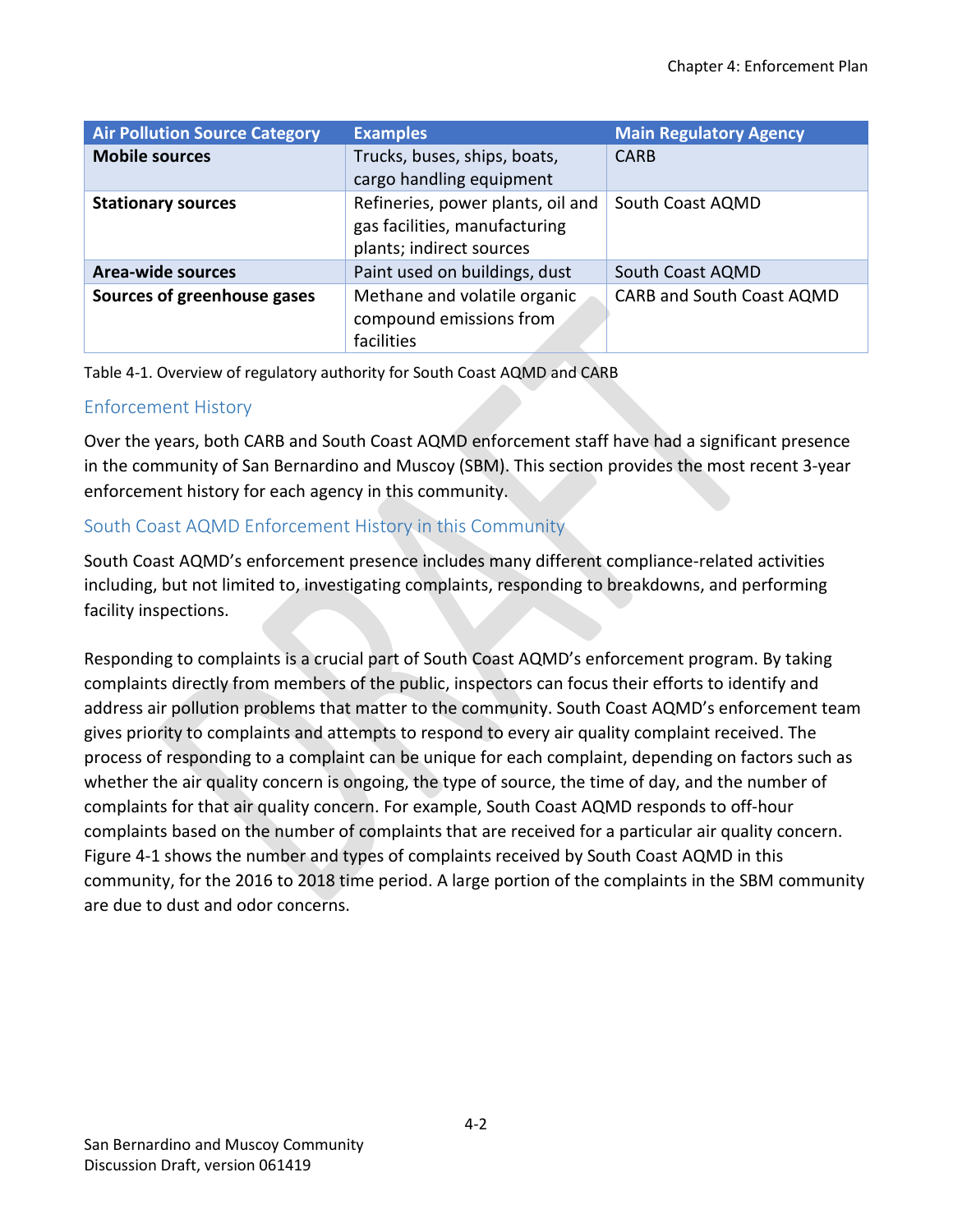

<span id="page-2-0"></span>Figure 4-1. Number of complaints (by type) in the San Bernardino and Muscoy community.

Additionally, South Coast AQMD's enforcement staff perform inspection activities at facilities and other air pollution sources. These activities can include onsite inspections for permitted and nonpermitted equipment, leaks, and compliance with rules, as well as surveillance activities in the community, such as to trace the source of an odor. As of May 2019, there are approximately 154 facilities permitted by the South Coast AQMD in this community. In that same period, South Coast AQMD conducted approximately 99 facility inspections.

Enforcement actions typically involve issuing one of two types of notices:

- *Notice to Comply* (NC) requiring a facility to quickly correct a minor violation or to provide specified records; or
- *Notice of Violation* (NOV) formally identifying a violation of particular rules or regulations, which may result in civil penalties or, in some cases, referral for criminal prosecution.

Between 2016 and 2018, South Coast AQMD issued 34 NOVs in the San Bernardino and Muscoy community. Figure 4-2 shows the number of NCs and NOVs in this community during 2016 and 2018. A list of these compliance actions is available in Appendix XX.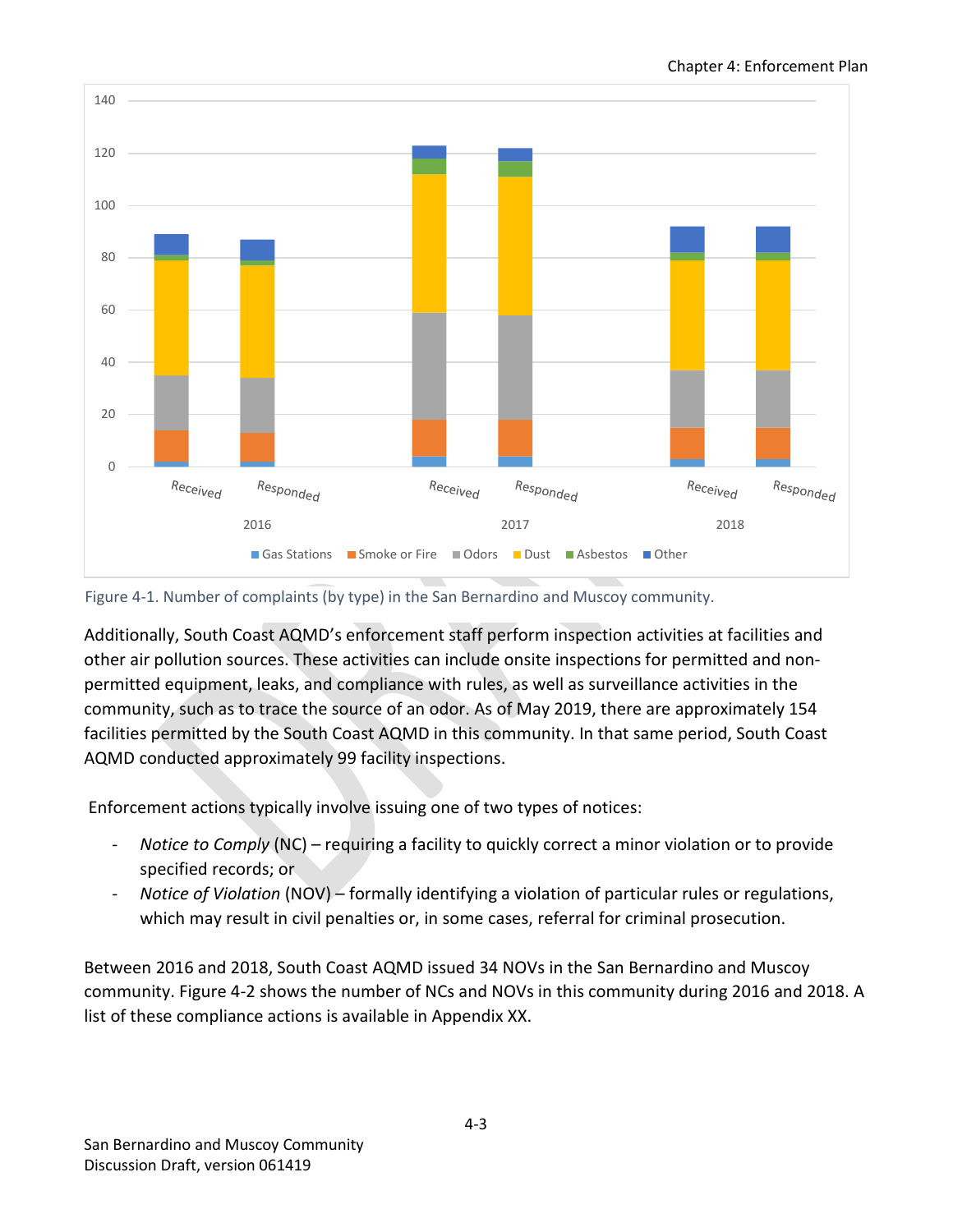

Figure 4-2. Number of Notices to Comply (NCs) and Notices of Violation (NOVs) issued in the San Bernardino and Muscoy community

### CARB Enforcement History in this Community

CARB's enforcement process is two-pronged, including conducting field inspections and fleet-wide audits. For field inspections, the focus has been on enforcing heavy-duty diesel vehicle (HDDV) regulations, such as the statewide truck and bus rule, off-road rule, and the heavy-duty vehicle inspection program (HDVIP); at the refineries and fueling stations enforcing fuel formulation regulations; and in the ports enforcing regulations related to shore power, ocean-going vessels, commercial harbor craft and cargo handling equipment. As Figure 4-3 shows, of the vehicles inspected in the San Bernardino – Muscoy community, compliance with CARB's regulations overall appears high, but has varied (see Appendix X for Table X-1. CARB's 2016 - 2018 Three-Year Enforcement History) annually. This is potentially dependent on a few factors, including the number of vehicles inspected, the method of selecting vehicles for inspection (e.g., targeting vehicles that might fail inspection), and a number of other factors outside the scope of this analysis. CARB's enforcement has been focused on HDDV regulations, such as the Drayage Truck and the Statewide Truck and Bus rules, as well as the Heavy-duty Vehicle Inspection Program (HDVIP) in this area, with over 1900 inspections in the community in the past three years. Of those vehicles inspected, less than 90 were not in compliance with CARB's regulations. Specifically, over 1000 inspections were conducted at the railyards in 2018. Of the 1066 inspections conducted at BNSF's railyards in SBM in 2018, there were 32 violations, of which 27 were non-emissions violations (e.g., lack of labeling or reporting).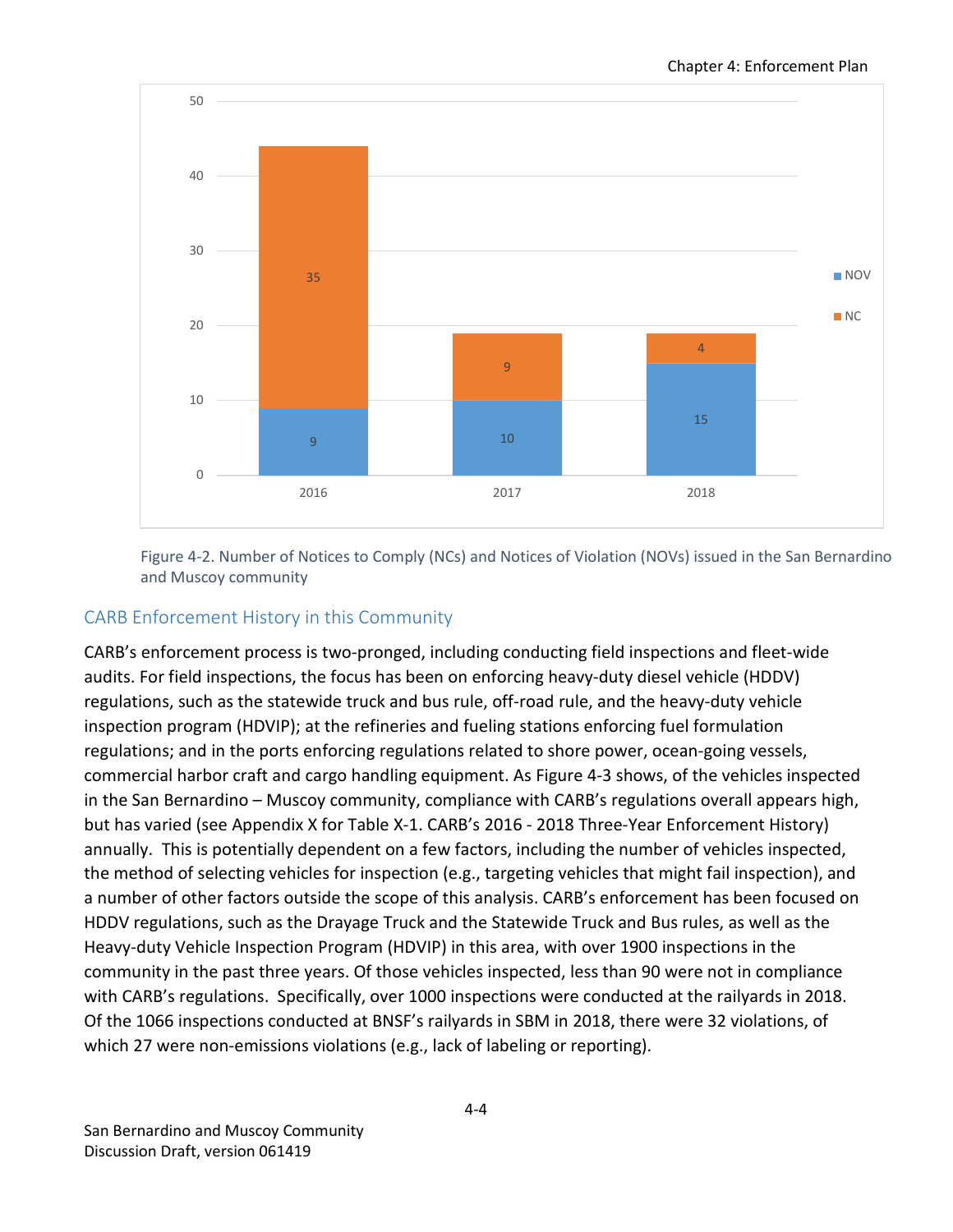For fleet-wide audits, generally fewer heavy-duty vehicle enforcement inspections have occurred in the area during this time-frame, however beginning in 2018, CARB added the Streamlined Truck Enforcement Program (STEP) to enhance its ability to enforce the Statewide Truck and Bus regulation. Between January 2018 and May 2019, CARB audited 176 fleets in SBM. Of the 353 vehicles in the audit, CARB placed California Department of Motor Vehicles (DMV) registration holds on 198 of those vehicles. This represents a compliance rate of 44 percent with the Statewide Truck and Bus rule. The STEP and CARB's roadside inspection program complement each other. In CARB's roadside inspections, which represent a snapshot of heavy duty vehicle activity, the overall compliance rate from 2016 – 2018 was 93 percent (based on inspecting 112 vehicles). As of May 2019, owners have brought 17 of those vehicles audited in STEP into compliance. While the STEP process can assess more trucks quicker than in-person roadside inspections, CARB believes that compliance with the Statewide Truck and Bus regulation will continue to improve next year as compliance is tied to California DMV vehicle registration<sup>[3](#page-4-0)</sup>.

For some of CARB's regulations, enforcement staff have not yet conducted extensive enforcement activities on the concerns that the CSC has raised. However, CARB's enforcement efforts are being enhanced in this community to address community concerns.



Figure 4-3. CARB Heavy-duty Diesel Vehicle Enforcement History by Program Type in the San Bernardino and Muscoy Community.

 $\overline{\phantom{a}}$ 

<span id="page-4-0"></span><sup>&</sup>lt;sup>3</sup> State Bill 1 [\(https://leginfo.legislature.ca.gov/faces/billTextClient.xhtml?bill\\_id=201720180SB1\)](https://leginfo.legislature.ca.gov/faces/billTextClient.xhtml?bill_id=201720180SB1)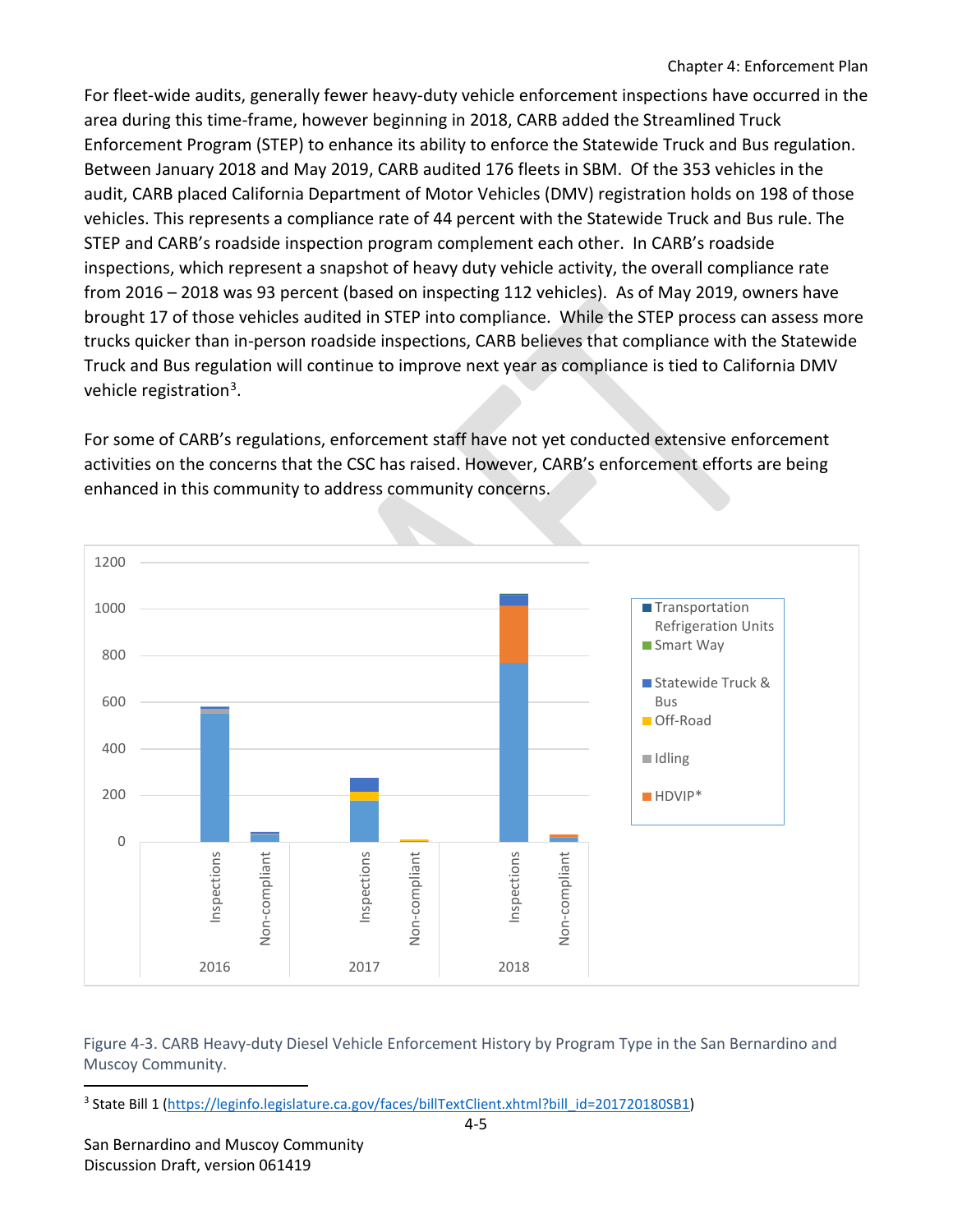In summary, between 2016 and 2018, both CARB and South Coast AQMD have conducted a range of compliance activities in the community including more than 1900 inspections from CARB enforcement staff related to heavy-duty diesel vehicles. Of those inspections, the vast majority of vehicles were in compliance, with less than 90 not in compliance. South Coast AQMD enforcement staff conducted approximately 100 facility inspections, responded to approximately 300 complaints, and conducted numerous other investigation activities in SBM. South Coast AQMD issued 34 Notices of Violation. Considering that a portion of these compliance actions are focused on the same facilities, the compliance rate may not be an effective indicator of overall compliance within the area.

Due to the air pollution concerns in this community, an enforcement approach by both agencies that fully utilizes their specialized program structures, outreach efforts in the community, use of technology, and interagency partnerships can lead to further reductions in non-compliance and emissions. Both South Coast AQMD and CARB will continue to work closely with the CSC to identify and investigate air quality issues within the community.

# Enforcement Approach

### Program Structures

Both CARB and South Coast AQMD have designed their programs to most effectively address sources under their respective jurisdictions.

## South Coast AQMD's Office of Compliance and Enforcement

The structure of this group is based on teams that focus on source type, and inspectors are also assigned by geographic region. The organizational structure based on source type enables inspectors to become technical specialists on the air pollution regulations that apply to the types of industries or facilities assigned to that team. In addition, assigning inspectors by geographic area improves the agency's ability to respond in a timely manner to complaints or compliance issues in that area.

For example, an office building may have a diesel backup generator that would be inspected by the Industrial team. This team has the broad knowledge to inspect a wide variety of source types and equipment. A wastewater treatment plant may also have a diesel backup generator, but these are inspected by the Toxics & Waste Management team. This team has the training and personal protective equipment (PPE) to conduct inspections at facilities with Toxic Air Contaminants. However, certain facilities may be inspected by inspectors from multiple teams. This ensures that the approach is focused enough to address a variety of sources, yet flexible enough to handle complex facilities.

For most teams, the inspectors conduct regular inspections at their assigned facilities or within their assigned geographic regions. The frequency of regular inspections depends on the type of facility. For example, a chrome plating facility is inspected more frequently than an auto body shop. It is important to consider that there are approximately 110 chrome plating facilities in the South Coast Air Basin, compared to over 1,500 auto body facilities in the region. When considering limited resources, priority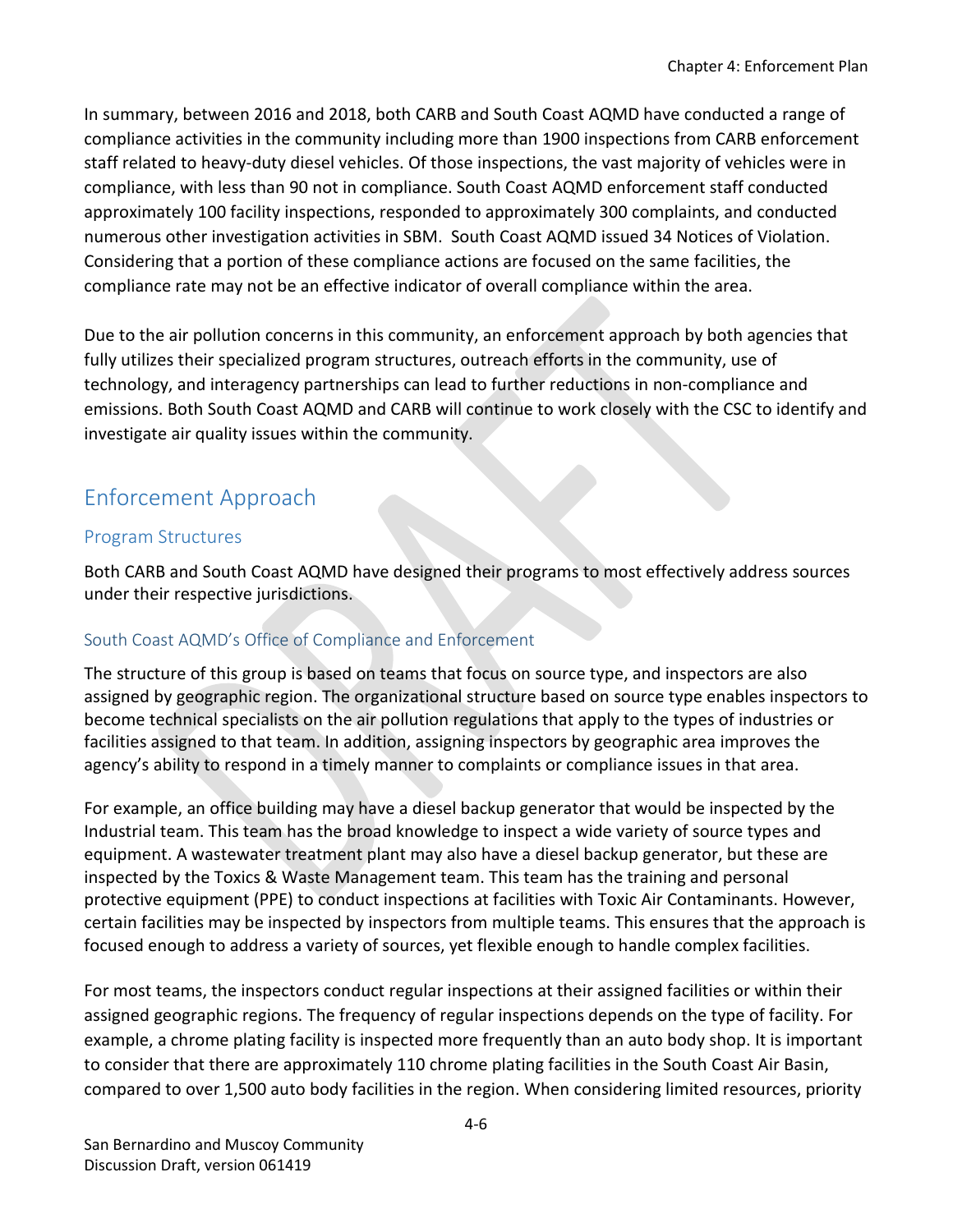for inspections is typically given to higher risk pollution sources – that is, those facilities that emit the more toxic air pollutants and/or are close to schools, hospitals, and residential areas.

The following teams operate in the SBM community: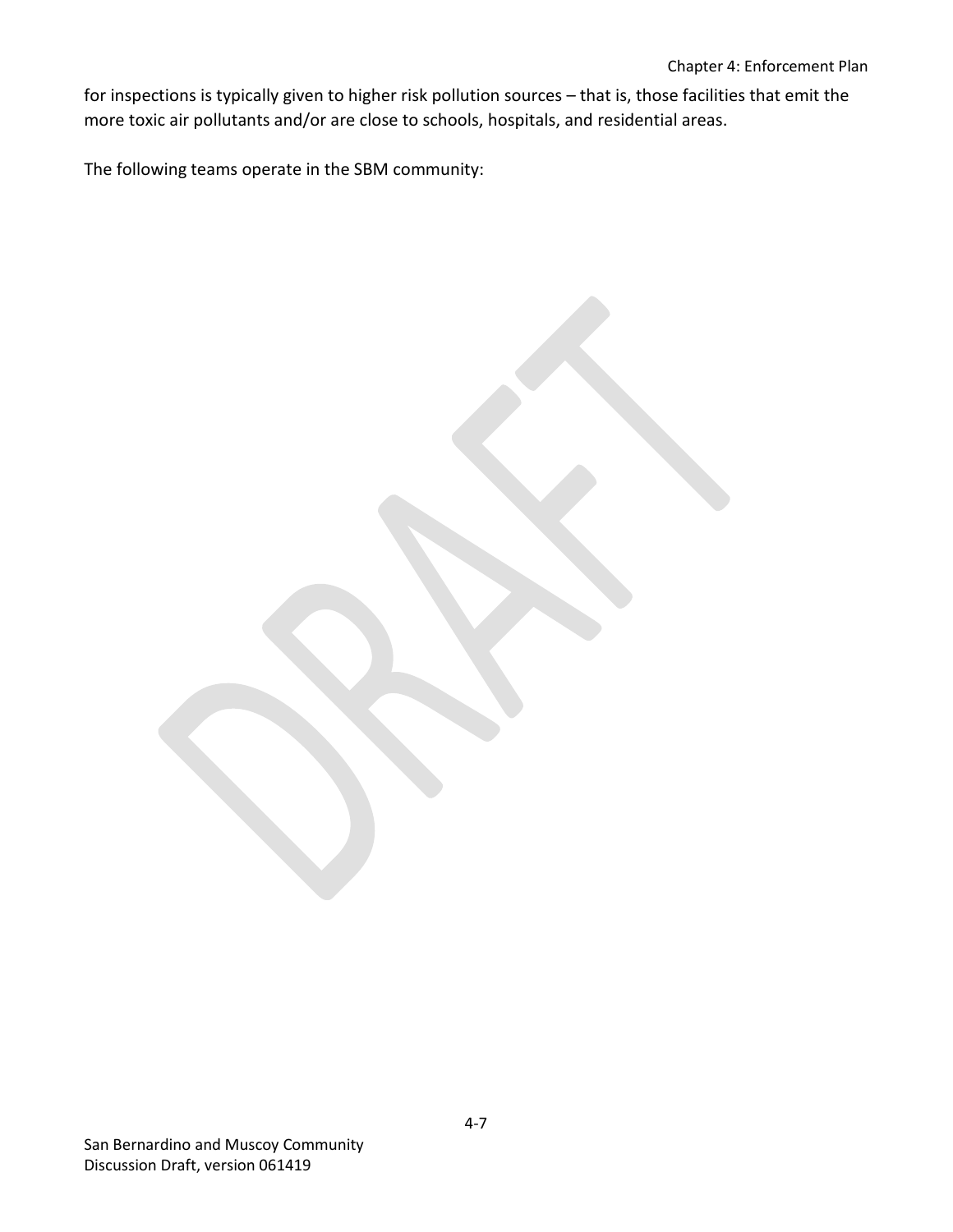

The **Industrial team** focuses on the widest variety of sources, ranging from dry cleaners to large manufacturing facilities to idling truck sweeps. Inspectors in this team are assigned a geographic region and normally spend much of their time in the field. From this team, 2 inspectors regularly conduct compliance activities in SBM.



The **Major Sources team** focuses on sources that are in the REgional CLean Air Incentives Market (RECLAIM)\* program. Examples of these sources include power plants, oil production sites, and large manufacturing facilities. Inspectors in this team are assigned by facility, with each inspector assigned a set of facilities, some of which are in SBM.



The **Service Station team** Focuses on gasoline service stations that serve the public, which can emit volatile organic compounds (VOCs). Inspectors in this team are assigned a geographic region. From this team, 2 inspectors regularly conduct compliance activities in SBM.



The **Toxics team** focuses on facilities that emit Toxic Air Contaminants, including hexavalent chromium, lead, and other toxic metals. Examples of these facilities include landfills, waste treatment facilities, water treatment facilities, lead acid battery manufacturers, and chromium plating and anodizing shops. Inspectors in this team are assigned a geographic region, and 1 inspector regularly conducts compliance activities in SBM.

The following teams are a part of OCE, but do not regularly conduct compliance activities in SBM:



The **Energy team** focuses on crude oil production, energy storage sites, and bulk petroleum terminals. Inspectors in this team usually work in pairs for safety, as well as the need to operate portable equipment. Inspectors in this team are assigned by facility, with each inspector assigned a set of facilities.



The **Refinery team** focuses on all the refineries, auxiliary hydrogen plants, and marine terminals in the South Coast Air Basin. Inspectors in this team are assigned by facility, with each inspector dedicated to a refinery and auxiliary plants. This team is based full-time in the Long Beach Field Office to ensure close proximity to the refinery sources that it regulates.

#### Figure 4-5. South Coast AQMD Enforcement Program teams

\*RECLAIM, for REgional CLean Air Incentives Market, is a program that requires participating facilities to manage their total nitrogen oxides (NOx) and/or sulfur oxides (SOx) emissions (which reduce over time) by adding pollution controls, changing their equipment or processes, or buying credits from other RECLAIM facilities that have lower emissions than their cap. The program is currently being transitioned to a command-and-control regulatory program.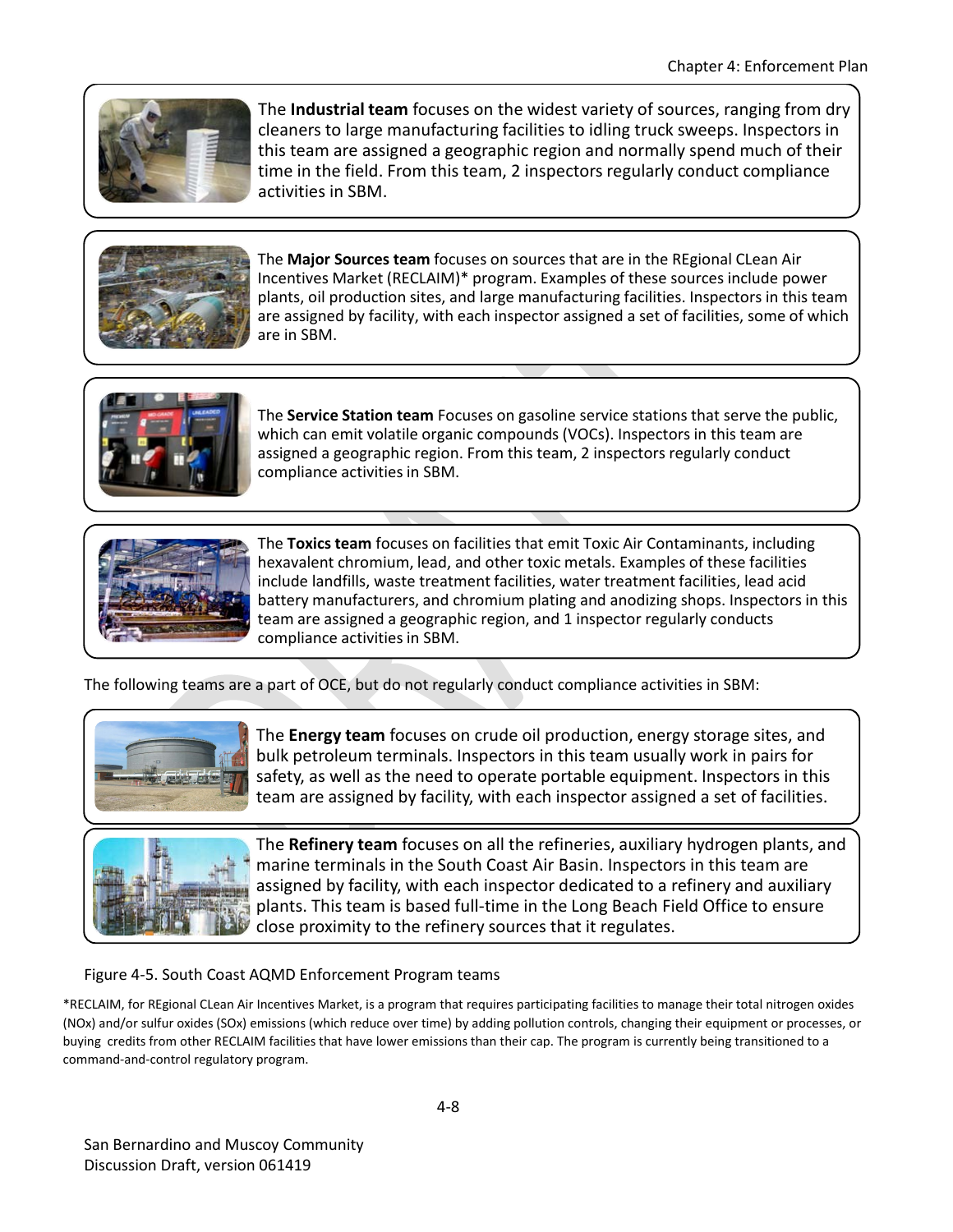#### CARB Enforcement's Program Structure

Through targeted enforcement or public complaints, CARB identifies a potential violation. CARB then contacts the responsible party to explain the enforcement process and to obtain additional information. Enforcement staff evaluates the information collected and works with CARB's Legal Office to determine violations of statutory and/or regulatory requirements. When violations are substantiated, CARB can take enforcement action, at which point the responsible party is provided an opportunity to respond to the violation.

This outcome includes taking appropriate enforcement action within the scope of CARB's enforcement authority, which may include issuing cease and desist orders, Notices of Violation, mitigation, or pollution prevention actions. Cases can be resolved via civil and criminal litigation. In lieu of litigation, cases typically are settled through CARB's mutual settlement program. Penalties are sought that provide adequate deterrence to future non-compliance or public nuisance.

For example, in 2017, settlement agreements were made with Union Pacific Railroad Company (UP) and BNSF Railway regarding drayage truck regulations. Under CARB's Drayage Truck Regulation, California ports and Class I rail terminals must report non-compliant heavy-duty diesel trucks entering their facilities. For years, BNSF and UP failed to accurately report to CARB information on noncompliant trucks entering their facilities, which hampered CARB's ability to enforce the regulatory requirements. The settlements resulted in UP turning away non-compliant trucks from their facilities and BNSF accurately reporting truck data to CARB for enforcement, resulting in reduced diesel emissions from heavy-duty diesel trucks around both UP and BNSF facilities.<sup>8</sup>

During the settlement process, violators have the opportunity to allocate up to 50% of their penalties to a supplemental environmental project (SEP)<sup>[4](#page-8-0)</sup>. Community-proposed projects are funded by the violators to help improve public health, reduce pollution, increase environmental compliance and bring public awareness to air pollution issues. Additional SEPS are possible in the SBM community through the proposal process.<sup>9</sup> CARB has over 50 enforcement programs that focus on specific source types.

A few of the programs that are relevant to enforcement activity in SBM community are:

 $\overline{\phantom{a}}$ 

<span id="page-8-0"></span><sup>4</sup> Other examples of enforcement settlement cases can be found in CARB's Annual Enforcement Reports [\(https://www.arb.ca.gov/enf/reports/reports.htm\)](https://www.arb.ca.gov/enf/reports/reports.htm).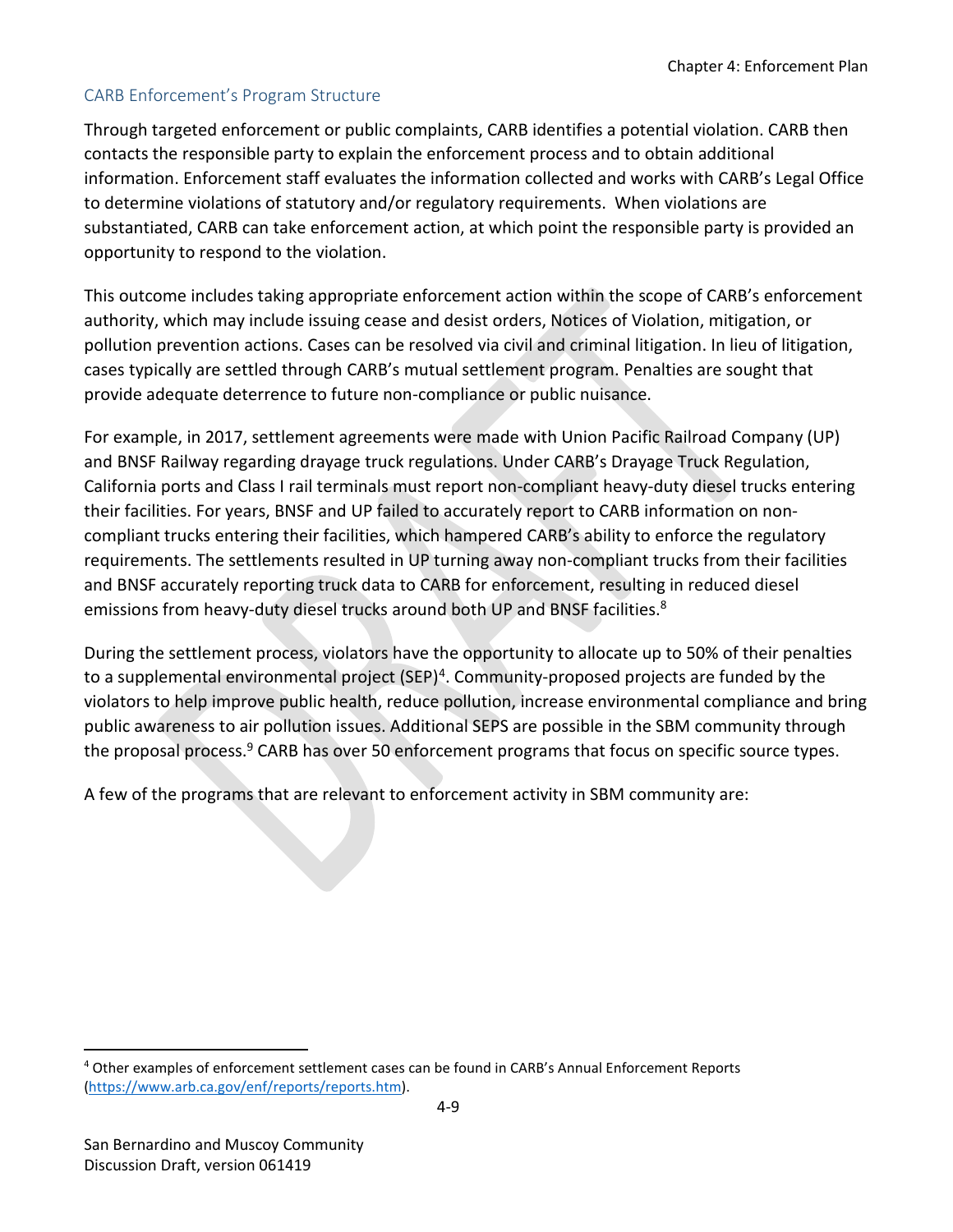

CARB conducts i**dling** sweeps to ensure regulatory truck and bus idling limits are not exceeded.



**Drayage** vehicles move goods by certified heavy-duty vehicles (HDV). HDV that enter the port or intermodal facility are required to be certified to meet clean emission standards.



Regulations aimed at cleaning up **'off-road'** construction equipment such as bulldozers, graders, and backhoes. These requirements are in place to help ensure that diesel soot filters are installed on off-road equipment.



**SmartWay**: The Tractor-Trailer Greenhouse Gas Regulation requires 53-foot or longer dry van or refrigerated van trailers and the tractors that pull them on California highways to use certain equipment that meets US EPA efficiency standards.



**Transport Refrigeration Units (TRUs)**: Inspect secondary engines to ensure TRUs meet labeling and clean air requirements.



**Cargo handling equipment** investigations are led by CARB to identify opportunities to reduce emissions from idling at ports and intermodal rail yards.



For the **Heavy-Duty Vehicle Inspection Program**, CARB regularly conduct inspections for:

•Diesel Emission Fluid (DEF): a liquid used as a reductant in heavy duty diesel engines to reduce NOx emissions. •Emission Control Label (ECL): Engine certification labeling requirements

•Smoke/Tampering: Requires heavy duty trucks/buses to be inspected



**Statewide Truck and Bus** program requires all vehicles with 2009 or older engines weighing over 14,000 pounds to reduce exhaust emissions by upgrading to 2010 or newer engines by 2023. Non-compliant vehicles will be denied DMV registrations.

Figure 4-6. CARB Enforcement Program teams relevant to the SBM community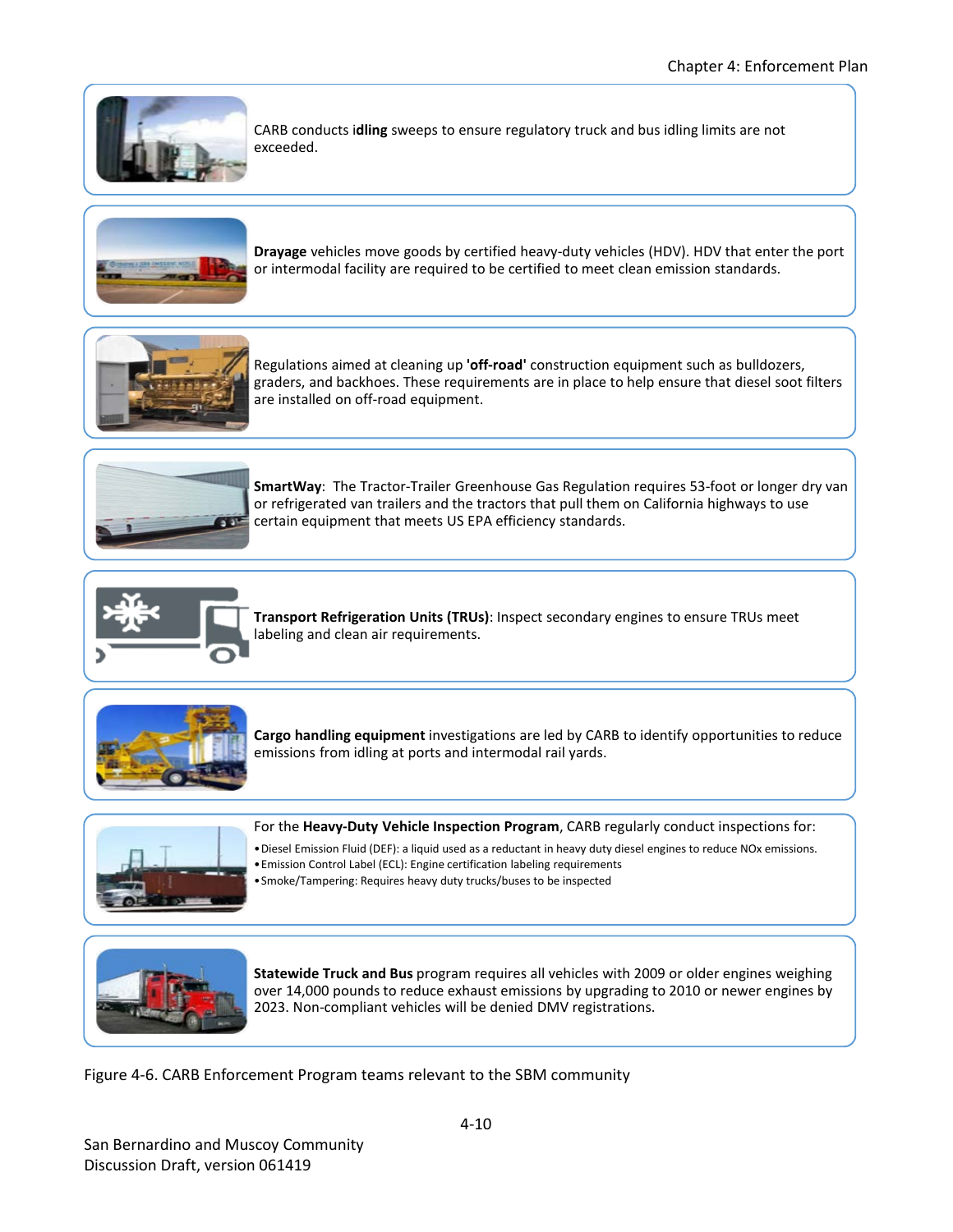## How the Public Helps Reduce Air Pollution

Members of the public play an important role in communicating air quality concerns to both South Coast AQMD and CARB. The complaint process helps both agencies identify issues that are directly affecting the SBM community. The most effective way to contact the agencies is through the complaint hotlines. In addition to South Coast AQMD's mobile application, both agencies can be contacted by phone and online:

CARB - Mobile Sources Automobiles, Trucks, Off-road Equipment, or other Vehicles

Phone: 1-800-END-SMOG Online: calepa.ca.gov/enforcement/complaints South Coast AQMD - Stationary Sources Odors, Smoke, Dust, or other Air Contaminants Phone: 1-800-CUT-SMOG Online: https://www.aqmd.gov/home/air-quality/complaints

Both CARB and South Coast AQMD value input from those who live and work every day in the community, and communicating air quality issues directly to the agencies with the information below is the best way to address an air pollution concern. Letting us know of an issue when it is occurring rather than after the fact helps South Coast AQMD's and CARB's ability to find the source of the problem.

An effective complaint should contain information with specific details. This information helps inspectors conduct a thorough investigation and take appropriate enforcement action. The following information is valuable to a thorough complaint investigation:

- Type of air quality concern (odor, smoke, dust, etc.)
	- o Odors: description of odor
	- o Smoke: color of smoke; does the smoke disappear or hang in the air?
	- o Dust: type of dust
- Location of air pollution concern
- Name or address of potential source
- Time of day that the air quality issue began, and is the concern still occurring?
- Has the concern occurred before, and do other people in your community experience it as well?
- Contact information for the person reporting the complaint<sup>[5](#page-10-0)</sup>

l

<span id="page-10-0"></span><sup>&</sup>lt;sup>5</sup> Although anonymous complaints are accepted, staff have found that having contact information helps with getting additional information to help with the investigation.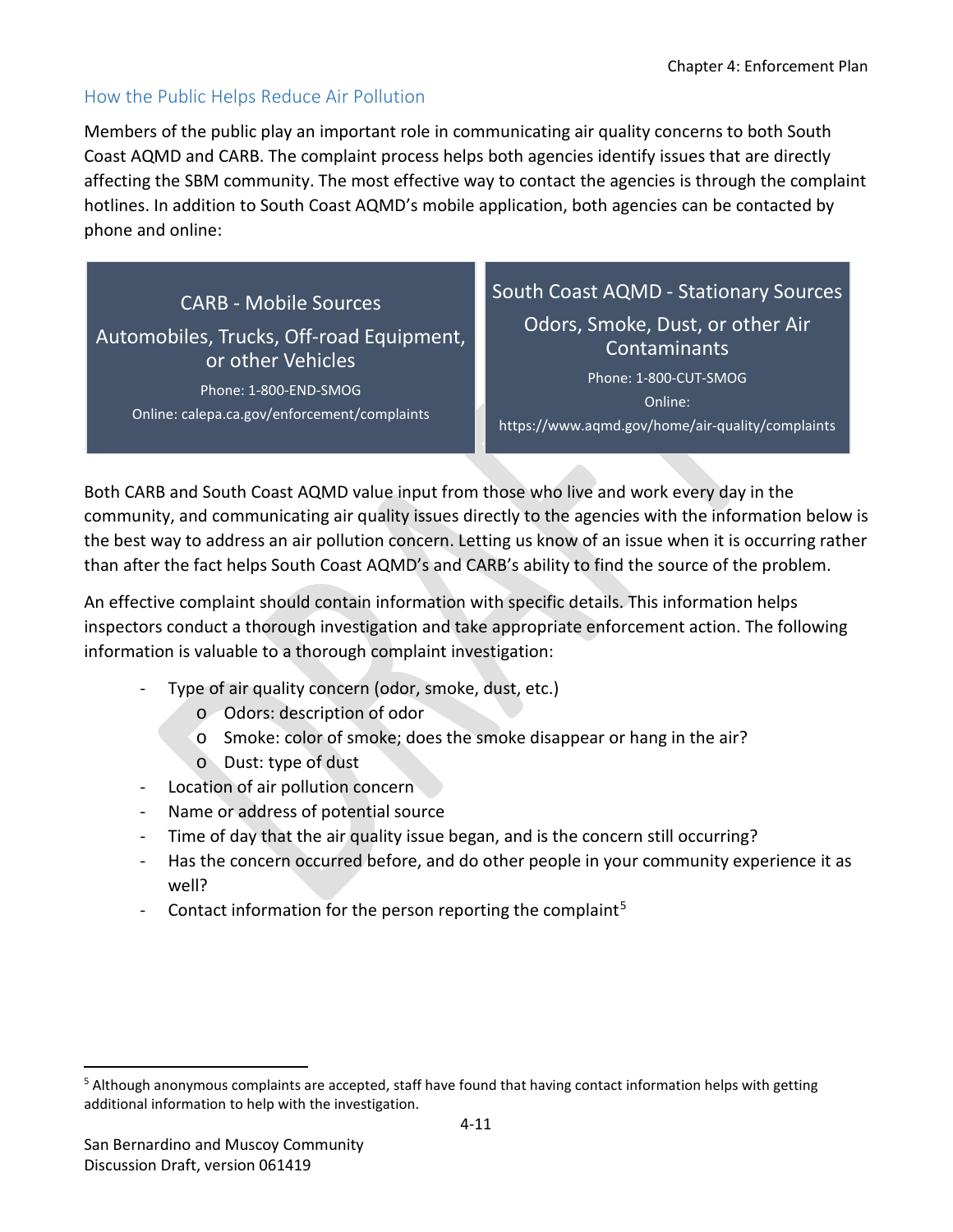## **Technology**

Both South Coast AQMD and CARB enforcement staff have embraced the use of technology as a means for more efficient and effective inspections. South Coast AQMD inspectors have access to advanced instruments to help identify air pollution issues in real-time. The following portable instruments are available to inspectors:

*Toxic Vapor Analyzers (TVA):* Inspectors can use TVAs to provide information about the level of certain gases in a specific area. This includes methane and volatile organic compounds (VOCs), which are emitted by petroleum sources and other types of sources.





*Infrared Cameras:* Inspectors can use specialized infrared cameras to view emissions of gases (including methane and VOCs) that would otherwise be invisible to the naked eye. This equipment enables inspectors to scan areas for emissions and quickly check for any large leaks at a facility.

*X-Ray Fluorescence (XRF):* Inspectors can use this handheld instrument to identify the types of chemicals that are on a surface or in a dust pile. This tool helps identify potential pollutants that are particles. For example, an XRF can be used to scan surfaces at a facility to identify which specific toxic metals may be deposited in that location, and which locations have the highest levels of those toxic metals.





*H2S Analyzers (Jerome Meters):* Inspectors can use this handheld instrument to measure hydrogen sulfide gas levels in the air. This information can be used to identify a potential source of rotten egg type odors.

Figure 4-7. Portable instruments used by South Coast AQMD inspectors in the field

In addition, inspectors are trained on how to collect field samples, including air samples, liquid samples, or bulk material samples. These samples can then be provided to the South Coast AQMD laboratory or contract laboratories for analysis. The results of these analyses can be used as evidence to support investigations and/or Notices of Violation issued to air pollution sources.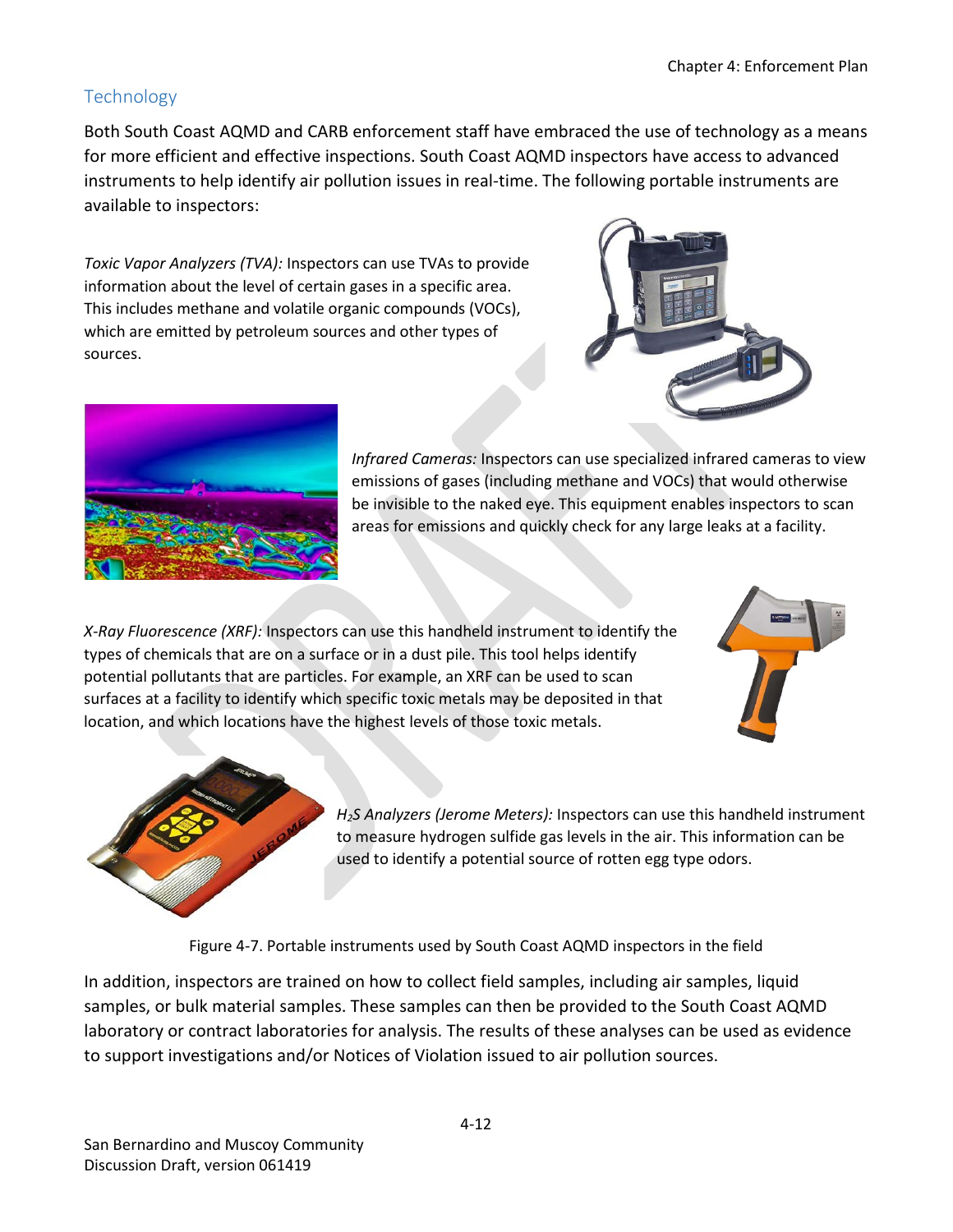South Coast AQMD regulates over 25,000 facilities, receives approximately 10,000 public complaints per year, and operates a vast air quality monitoring network; and CARB regulates a significant number of mobile sources throughout the state. Analyzing the data that results from these efforts can provide insight into the trends and sources of air pollution as well as new enforcement opportunities. Both agencies use information technology to enhance the ability to conduct investigations and enforce regulations. As an example, for CARB's truck fleet enforcement program, the traditional approach was to inspect several thousand trucks annually through fleet-based inspections. Starting in January 2018, CARB began the Streamlined Truck Enforcement Process (STEP), and is now able to conduct 20,000 to 25,000 inspections per year through the use of a data-driven approach, non-compliance letters, and a scheduled settlement process. South Coast AQMD's investigation of crude oil tankers is another example of using information technology in enforcement activities. Inspectors used mapping software, weather data, and ship databases to help identify an oil tanker as a potential source of emissions. The oil tanker was later issued a Notice of Violation when it berthed at a port. These multi-faceted approaches can be applied to address other air pollution concerns in SBM. Providing transparent access to the information that both agencies possess will lead to a stronger partnership with the community.

#### The Interagency Approach

CARB and South Coast AQMD are committed to working with other agencies on joint initiatives that will directly result in cleaner air. The combined resources, expertise, and legal authorities of different